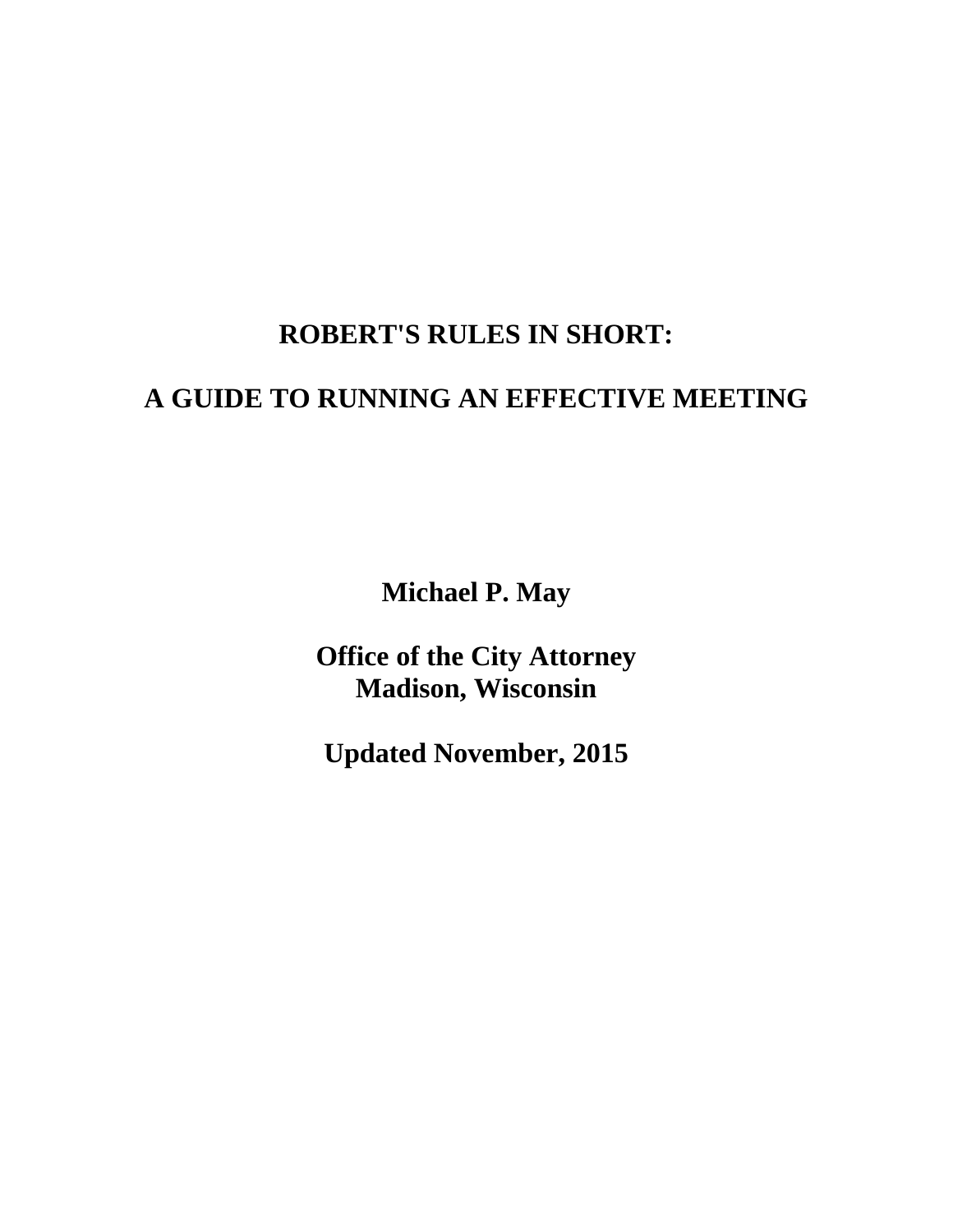#### **ROBERT'S RULES IN SHORT: A GUIDE TO RUNNING AN EFFECTIVE MEETING**

#### **MICHAEL P. MAY, OFFICE OF THE CITY ATTORNEY MADISON, WISCONSIN**

"Where there is no law, but every man does what is right in his own eyes, there is the least of real liberty." Henry M. Robert.

#### **Importance of Rules to an Effective Meeting:**

While groups sometimes proceed informally or by consensus, it is generally accepted that deliberative bodies operate much more effectively when they follow known rules of procedure.

In most instances and except as changed by the deliberative body, the rules to be followed are **Robert's Rules of Order Newly Revised** (hereinafter referred to as RR). These rules were first established by General Henry M. Robert in 1876. The latest edition of RR is the 11th edition.

A complete copy of RR runs nearly 700 pages. Even abridged versions, which are quite useful, often run 200 pages. This manual will be much shorter.

RR defines the role of the chair, of members of the body, and establishes rules of procedure. These rules have been crafted and adjusted over the years to assist in effective meetings, and to balance carefully the rights of the majority to act and the rights of the minority to be heard, and in some cases, prevent action.

### **Proper Notice and Agenda For a Meeting:**

While RR require that there be an order of business for a meeting, the major law governing notice and agenda for meetings is the Wisconsin Open Meetings Law, Sec. 19.81, et seq. and Sec. 3.71 , MGO. This manual is not a complete analysis of the Open Meetings Law, but those conducting a meeting should know some of the basic rules. They are:

- 1. All meetings must be preceded by adequate notice. This is generally 24 hours, although it may be two hours in the case of an emergency. The giving of the notice should be coordinated through the City Clerk's Office.
- 2. The notice must include all items to be taken up at the meeting in such a manner as to apprise the public of the nature of the public business. Broad items such as "Report of the Chair" should be avoided.
- 3. Except for meetings that provide for public comment, there can be no discussion of any item not on the agenda. Nor can there be action on any item not on the agenda. A "Public Comment" section allows the public to talk about anything, and the board may question them, but no further action or discussion is allowed.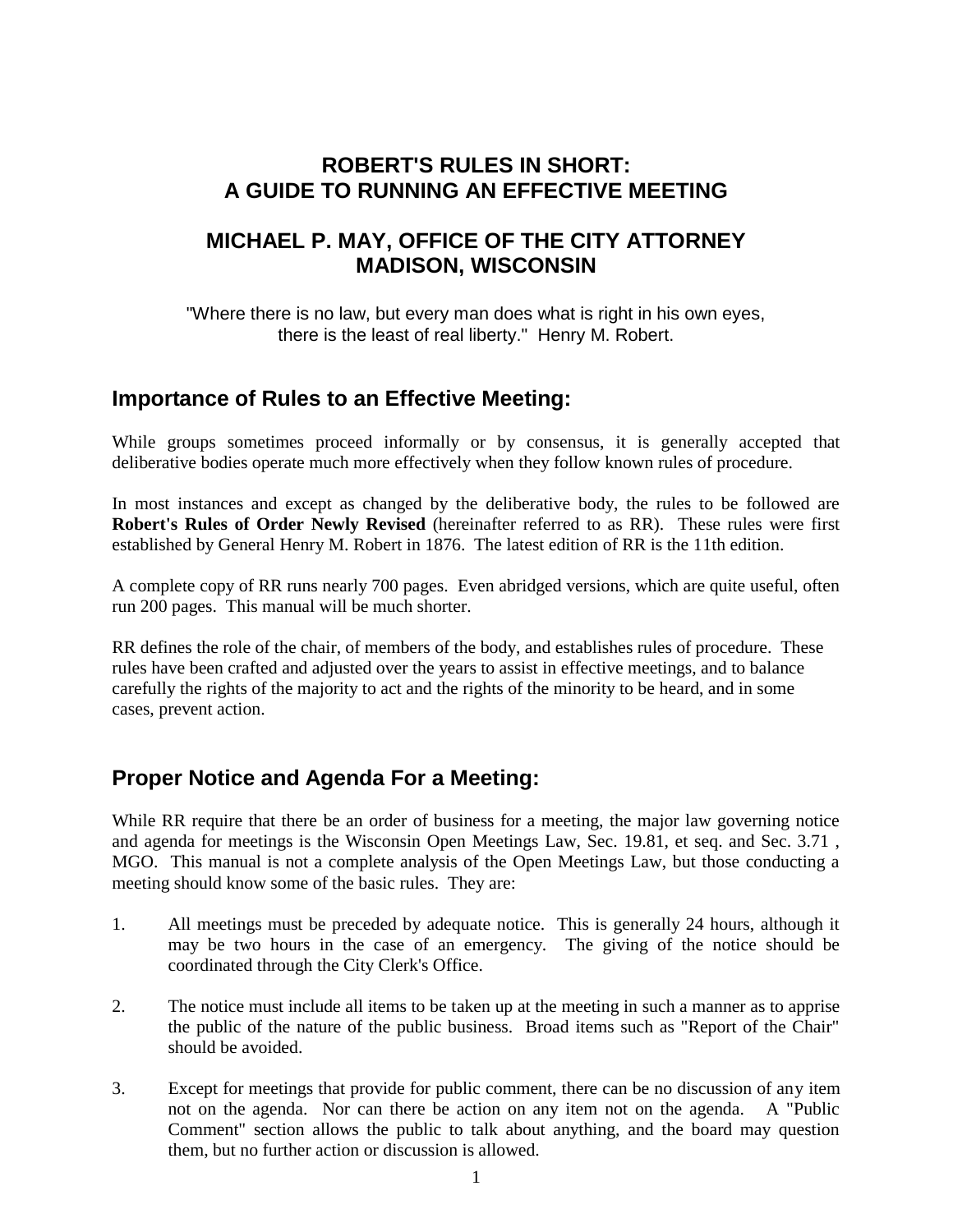- 4. There may be action on any item on the agenda, unless the agenda explicitly states something to the effect of "for information only - no action."
- 5. Special rules govern when a body may go into closed session. Consult the Office of the City Attorney for procedures.

## **Special Procedures, Chapter 2, MGO:**

The Madison Common Council has a body of standing rules set out in Chapter 2, MGO. In addition, every board or commission has the right to adopt its own rules of procedure. Sec. 33.01(4)(b), MGO. To the extent there are not specific rules, Robert's Rules of Order are to be applied.

This manual will not review all of the provisions in Chapter 2 of the Standing Rules of the Common Council. In a number of instances, those rules simply adopt a provision of RR. However, some key rules are:

Sec. 2.04, Order of Business. This sets out the normal order of business for the council, which may be modified by a suspension of the rules on a two-thirds vote. It often is modified.

Sec. 2.05, Introduction of Business. Generally, any item to be taken up by the Council must first be introduced at a prior Council meeting, referred to an appropriate committee, board, or commission, and taken up no earlier than the next succeeding Council meeting. There are a number of exceptions to this and the Council may suspend these rules in order to act immediately.

Sec. 2.18, Majority Vote of All Members Required. The Council operates on a "Rule of 11." It takes 11 votes to pass a measure, regardless of how many members vote or are attending the meeting. This is not the same rule as applies to boards or commissions, see Sec. 33.01(3), MGO.

It should be noted that under the Council's operations, a report of a board or commission will contain recommendations. In almost all instances, this report and the recommendations contained therein become the main motion on the floor when an alder moves the adoption of the report.

### **Robert's Rules of Order / Common Motions**

This section will summarize some of the provisions of RR.

- A. Proceed by Motion. The most basic element of RR is that matters come before the body by motion. An alder makes a motion simply by saying "I move that which is not contained by saying and  $\sim$  " or "Move adoption of \_\_\_\_\_\_\_\_\_\_\_\_\_\_\_\_," or "Move referral of ," or "I move to amend \_\_\_\_\_\_\_\_\_\_\_\_\_\_\_\_\_\_\_." It is not the form of the motion, but the substance of it which governs.
- B. Role of the Chair. It is the obligation of the Chair to run an orderly meeting. Members of the body are not to speak until they have been recognized by the Chair. Except for a limited class of motions, a member may not interrupt another member when they have the floor. The Chair also rules on any votes and rules on any questions of proper procedure. In the event of a disruption in the meeting, the Chair may call on the sergeant at arms or others to return the meeting to order. Generally, under RR, the Chair does not participate in debate or vote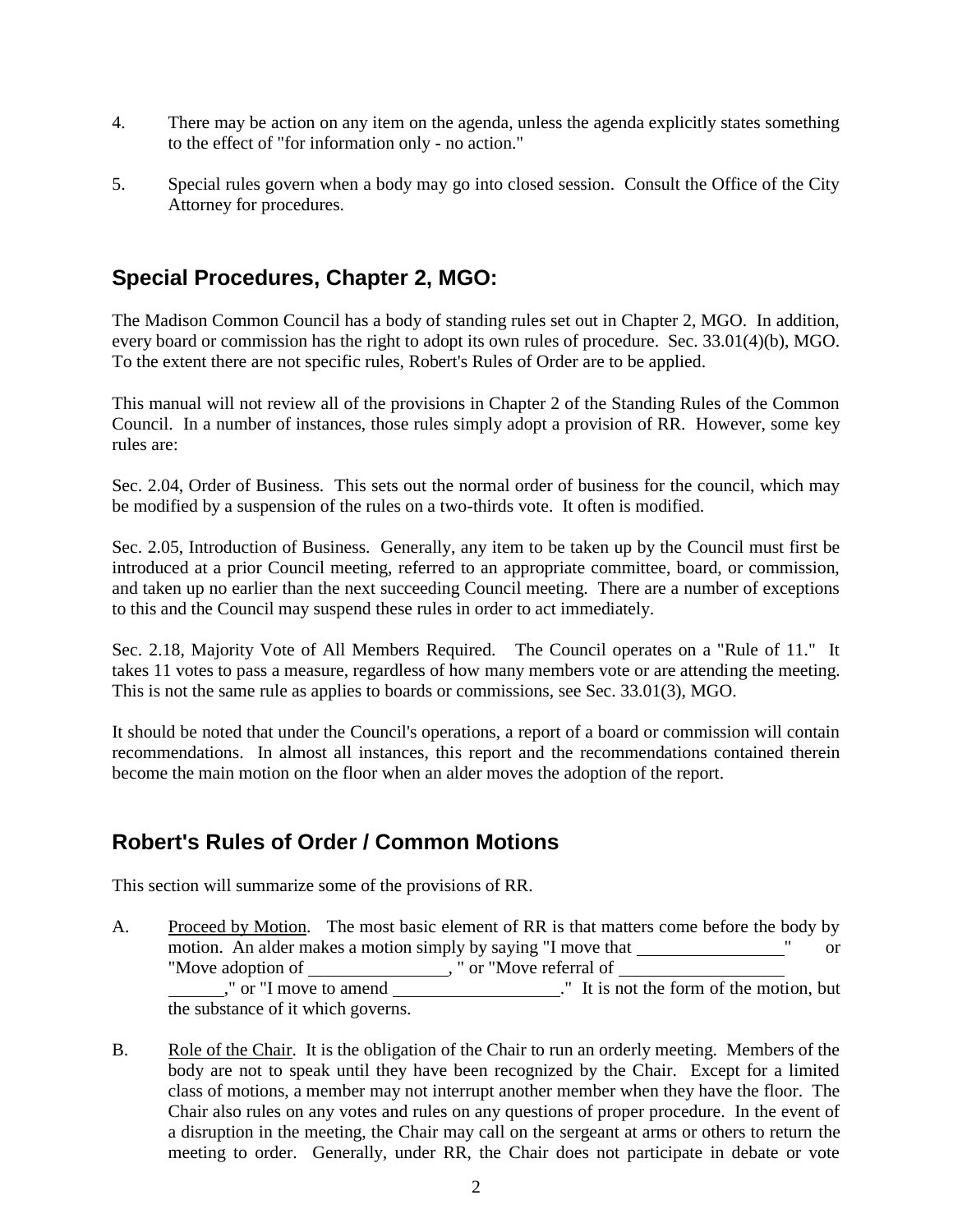unless the chair's vote affects the outcome of the motion. Some committees have changed this by rule to always allow the chair to vote.

- C. Types of Motions. Under RR, motions generally fall into one of four classes. These are:
	- 1. The Main Motion: This is the matter that is before the body at that moment. Nearly all other motions bear some relation to the main motion.
	- 2. Subsidiary Motions: These are a series of motions which propose to do something to or with the main motion. Examples include amendment, referral, laying on the table, calling the question. These motions are all subject to an order of precedence which will be discussed below.

Note that what is the "main motion" for application of the rules of precedence may change during the course of consideration of a matter. For example, if the main motion is to adopt a resolution, and a member offers a subsidiary motion to amend the resolution, the proposal for amendment becomes the main motion for purposes of consideration of the order of precedence of other motions. That is, the motion to amend is subject to further amendment, referral, laying on the table, etc. It is only when that motion has been disposed of that the motion to adopt is then back before the body for consideration.

- 3. Incidental Motions: Incidental motions relate to the pending matter, but generally relate to it in a procedural way such that the incidental motion must be dealt with before the body may return to either the main or subsidiary motion before it. Incidental motions take precedence over whatever motion is before the body, and in some instances, may be made when the mover does not have the floor. Examples of incidental motions are a point of order or procedure, appeal of a ruling on a point of order or procedure, a point of information, call for a roll call (division of the assembly), or a suspension of the rules.
- 4. Privileged Motions: These are very few motions that take precedence over all other motions. They include motion to recess, question of privilege, and a motion to adjourn.
- D. Common Motions. An almost limitless number of motions may be made. RR lists at least 84 potential motions. This section will discuss some common motions; the reader is also referred to the accompanying "cheat sheet" attached as an appendix to this manual.
	- 1. Adjourn: To end the meeting. Not debatable.
	- 2. Adoption: This is to adopt the matter before the body.
	- 3. Amendment: To modify the main motion before the body.
	- 4. Division of Assembly / Roll Call: A call for division is the same as calling for a roll call vote. Any member may do this and the motion need not be seconded; it is simply granted when asked for. It is not debatable.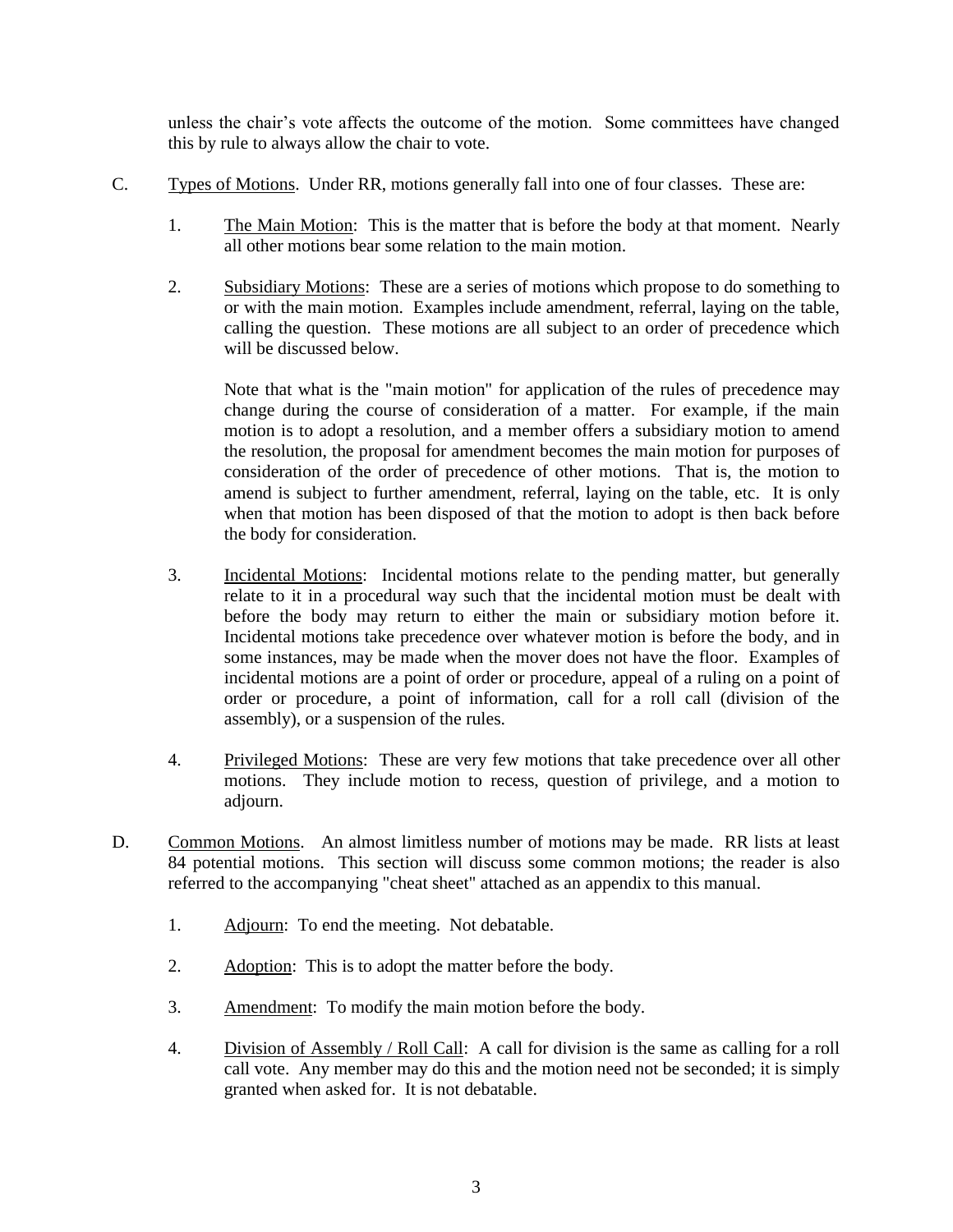- 5. Division of the Question / Separation: This is a request to have separate votes on different paragraphs or portions of the proposal before the body. It is not debatable, but does require a second.
- 6. Lay on the Table / Take off the Table: This is a motion to temporarily defer consideration of a matter and then to ask that the matter be taken up again. It is often used, when, for some reason, a member of the assembly or some information necessary for consideration is temporarily unavailable. Motions to lay on the table or take off the table are not debatable. The motion is often made simply as a motion to "table." The motion should not be used if the intent is essentially to kill a proposal.
- 7. Place on File/Postpone Indefinitely: This is a common motion used in proceedings of the Madison Common Council and is the equivalent of a motion to postpone or defer indefinitely. This is the motion to be used if the intent is to not adopt the matter before the Council, without explicitly voting it down.
- 8. Point of Information: This is an incidental motion in which a member of the assembly desires some information prior to proceeding to a vote on the matter before the body. It does not require a second and no vote is actually taken on the point of information. A member simply says "I rise to a point of information" or "Point of Information?" It is proper when another has the floor.
- 9. Point of Order or Procedure: This is another incidental motion and again is not subject to a second or a debate. It raises a question about the procedure being followed by the body. The ruling on the Point of Procedure is committed to the Chair of the body. If a member of the body disagrees with the ruling, they may appeal the ruling of the Chair to the full body. An appeal does require a second, and a majority of the body must disagree with the Chair's ruling for it to be reversed.
- 10. Point of Privilege: This is one of the privileged motions, and again does not require a second, nor is it debatable. This normally relates to some personal matter or something relating to the operation of the body, such as a room that is too hot, too cold, too loud, some confidential information which should not be discussed before the body, etc.
- 11. Previous Question: This is a motion requesting that the body immediately vote on whatever matter is otherwise before it; it cuts off debate and proceeds to an immediate vote. The motion can be made either by "calling the question", "moving the previous question," or simply stating "Question." The motion requires a second and is non-debatable and requires a two-thirds vote.
- 12. Recess. The motion asks that the body take a short break. The length of time of the recess should be established. This is a privileged motion, in that it takes precedence over almost all other pending motions. It requires a second, it is not debatable, and requires a majority vote.
- 13. Reconsideration: A motion for reconsideration asks that the body reconsider something it has already acted upon. It must be made either at the same meeting at which the matter was considered, or at the next succeeding meeting. Once made, the motion may be referred to a later meeting. In order to act on the motion for reconsideration, either the original matter or the motion on the matter must be on the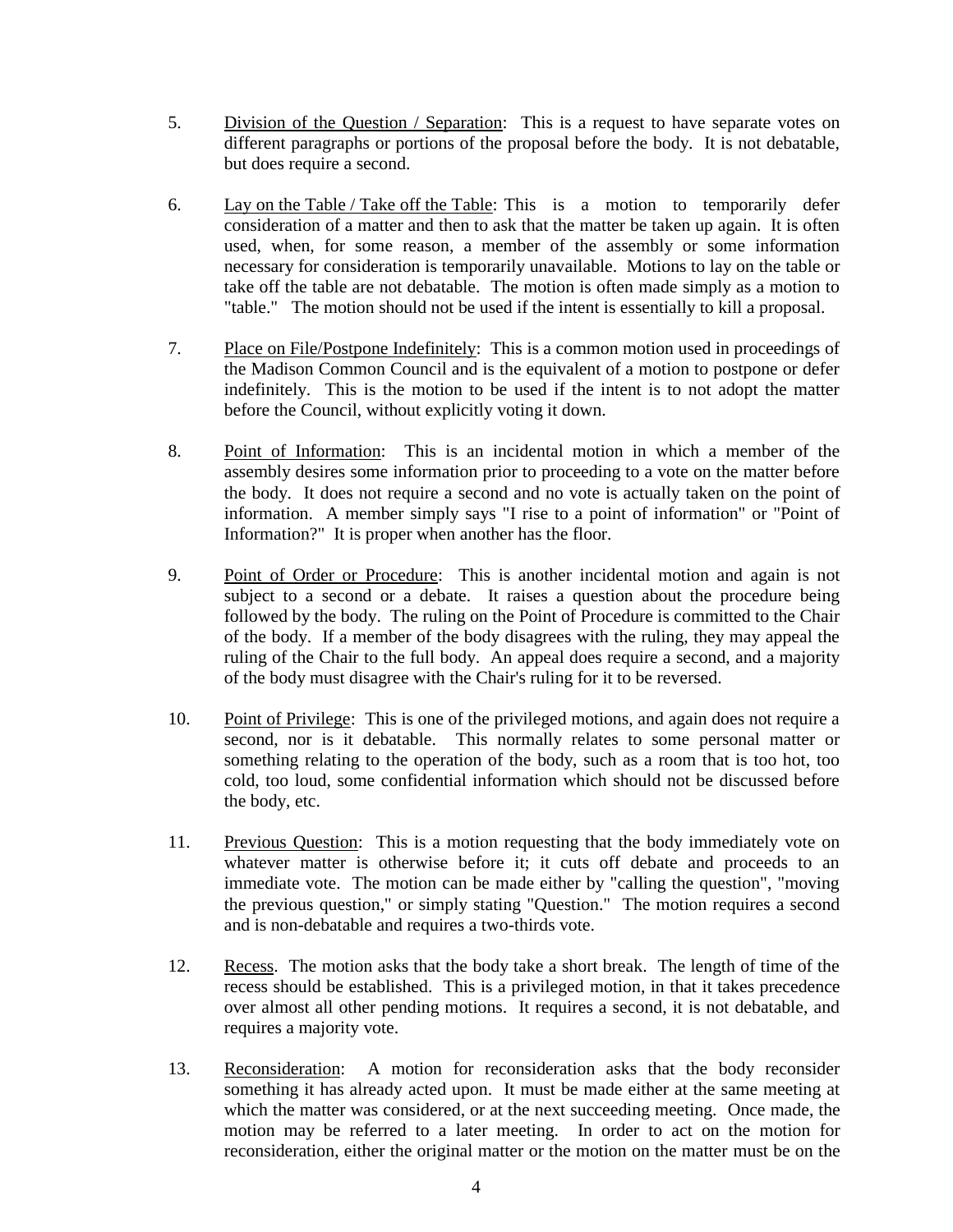official agenda of the meeting to comply with the Open Meetings law. Common Council members are referred to the "Point of Order" memorandum from the Office of City Attorney, dated July 13, 2004.

A motion to reconsider may only be made by a member who voted on the winning side of the prior question. This normally will be a member in the majority, but if a matter fails because it does not reach the required majority, it may be that the motion for reconsideration may be made by a member who actually is less than a majority. For example, if a matter needing a 2/3 vote falls one vote short of 2/3, reconsideration may only be moved by a member of the minority. If the motion to reconsider is approved, the prior proposal is then again before the body.

- 14. Motion to Refer/Commit: This is a subsidiary motion which asks that a matter be referred to another body, or to another meeting of the same body. Called a motion to commit in RR.
- 15. Suspension of the Rules: This is an incidental motion because it relates to the manner in which the body will take up an issue. It requires a two-thirds majority, but is not debatable.
- E. Debate. Once a debatable motion is before the body, members of the body proceed to debate. In both the making of motions and in debating the motions, members should wait to be recognized by the Chair. The standing rules of the Common Council limit the number of times and length of time that a member of the body may participate in debate.
- F. Unanimous Consent. Asking for unanimous consent is a quick way to dispose of noncontroversial items. The Common Council does this by proposing a "consent agenda" near the beginning of every meeting. Items that no member of the body objects to are disposed of by unanimous approval. The Chair may ask for unanimous consent, or a member may ask for it on any pending matter. The Chair may do this by asking: "Is there any objection to recording a unanimous vote on item ?"

### **Precedence of Motions**

Some common motions are listed in descending order of precedence, that is, a motion is not in order if it has a higher number than the pending matter.

Undebatable Motions

- 1. Adjourn
- 2. Recess
- 3. Question of Privilege
- 4. Lay on the Table
- 5. Previous Question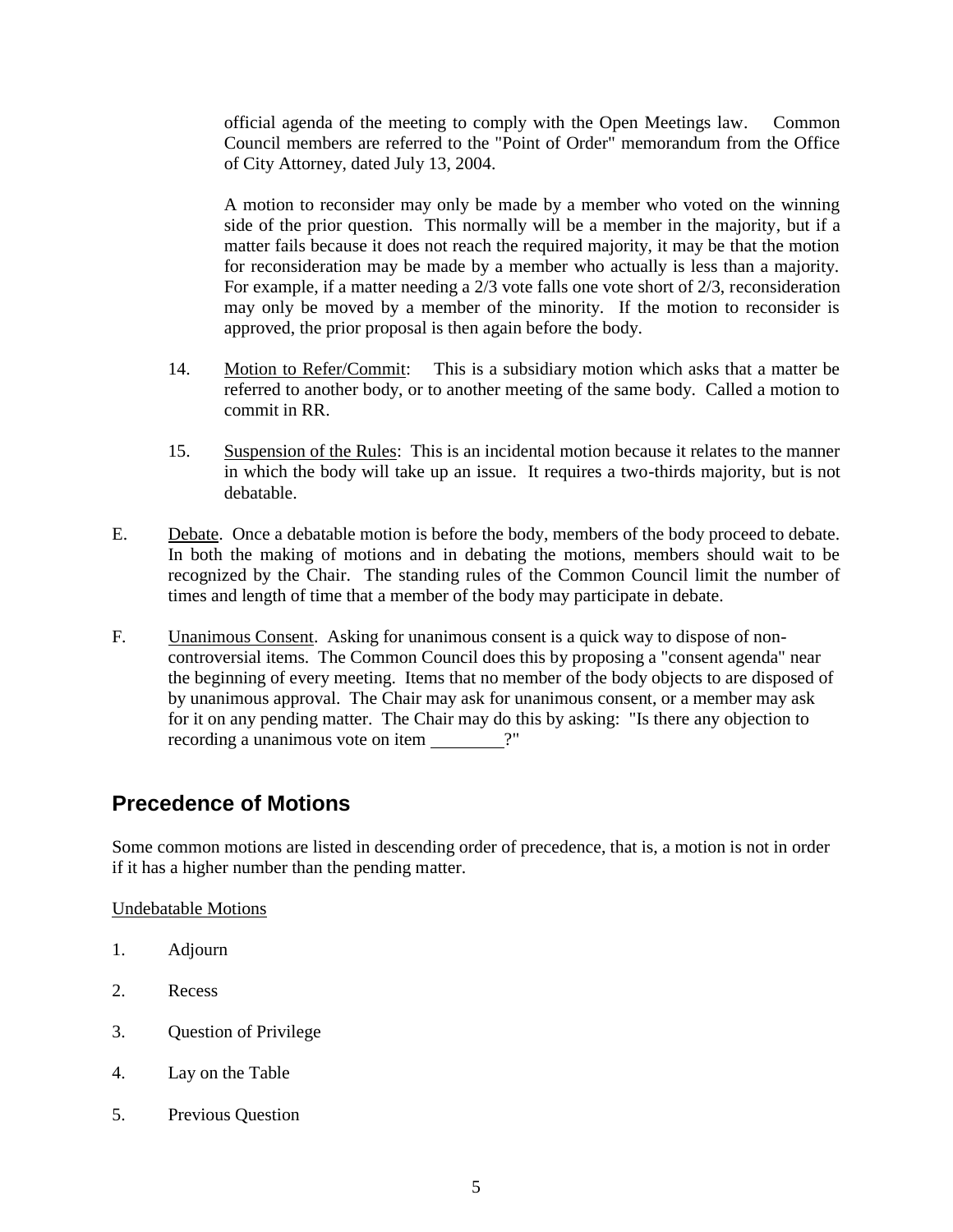6. Limit or Extend Debate

#### Debatable Motions

- 7. Postpone to a Definite Time
- 8. Refer or Commit
- 9. Amend
- 10. Postpone Indefinitely / Place on File
- 11. Main Motion

Incidental Motions (e.g., Point of Order, Point of Information, Suspend the Rules, Division of the Assembly or of the Question) normally take precedence over whatever matter is pending.